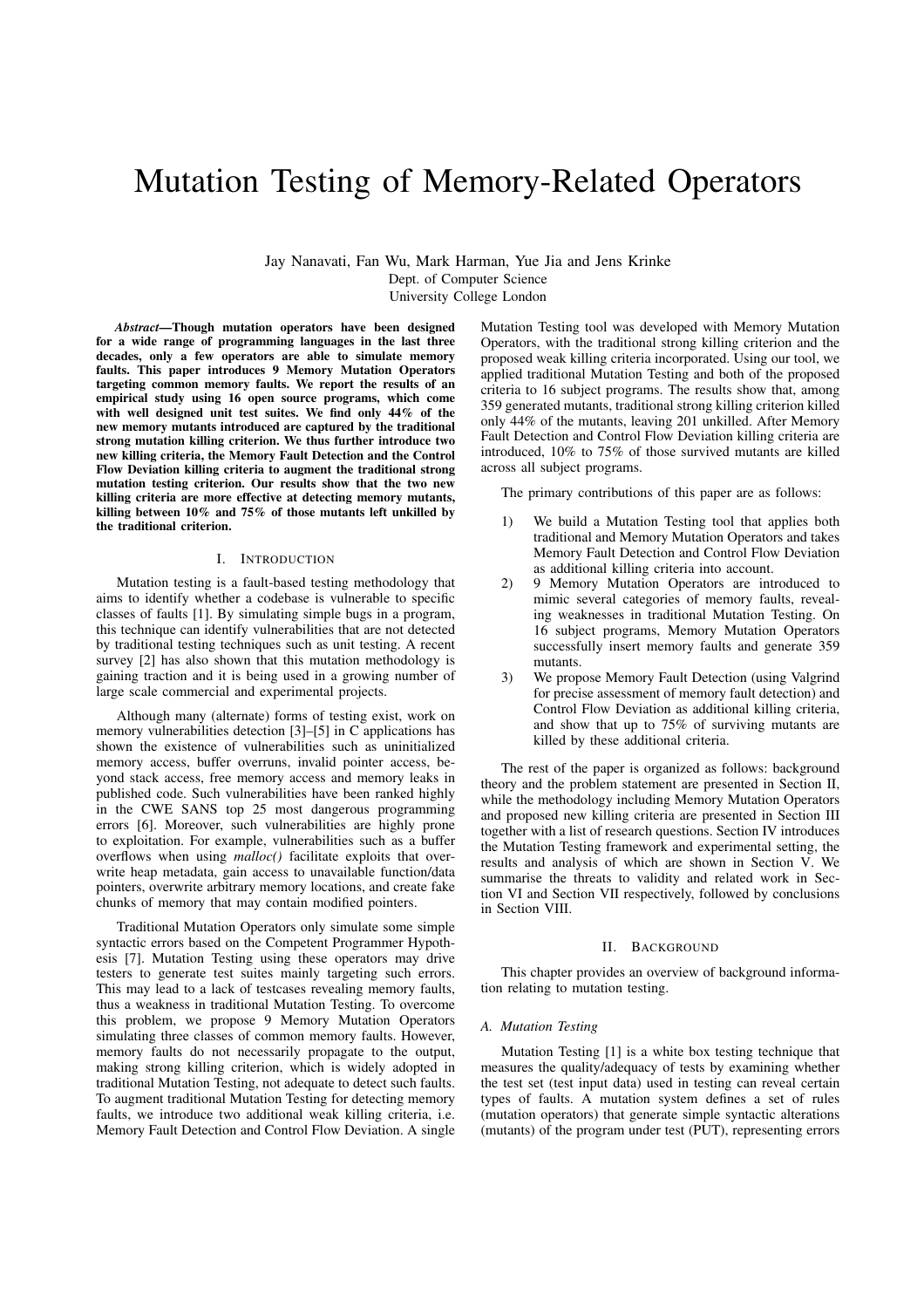that a "competent programmer" would make, known as the Competent Programmer Hypothesis (CPH) [7].

To assess the quality of a given test suite, the set of generated mutants are executed against the input test suite to determine whether the injected faults can be detected. If a test suite can identify a mutant from the PUT (i.e. produce different execution results), the mutant is said to be *killed*. Otherwise, the mutant is said to have *survived* (or live). A mutant may remain live because either it is equivalent to the original program (i.e. it is functionally identical to the original program although syntactically different) or the test suite is inadequate to kill the mutant. The Mutation Score (MS) is used to quantify how adequate a test suite is in detecting the artificial faults. It is calculated as the following formula:

# $MS(P, T) = \frac{\text{number of mutants killed}}{\text{total number of mutants generated}}.$

*P* is the program under test and *T* is the set of tests. This metric is traditionally used as an estimation of test suite effectiveness. However it is biased by the number of equivalent mutants among all generated mutants.

The equivalent mutant problem is a major impediment to large scale wide spread use and whether a mutant is equivalent has been proven to be undecidable [8], [9]. Although it has been shown that the problem of detecting equivalent mutants cannot be completely automated, approaches to partially solve this problem have been introduced. They consist of applying compiler optimization techniques [9] and detecting infeasible paths using static analysis [10]. Other work combines mutants to generate HOMs (Higher Order Mutants) followed by using the number of unit tests that killed FOMs (First Order Mutants) that make up a HOM to identify equivalent mutants [11]. Coevolution has also been proposed to achieve tailored selective mutation to partially evaluate mutants [12]. Due to the undecidable nature of this problem and the requirement of a human in order to solve it, it can be considered as a Human Intelligence Task (HIT) [13] such that the cost of the human oracle associated increases with the scale of the program under test.

## *B. Problem Statement*

Though there are many Mutation Testing engines [14]– [23] for different programming languages, they do not address the issue of evaluating test suite effectiveness with regards to memory based faults adequately. Using this as a basis for our investigation, we propose a set of mutation operators that aim to model such faults and developed a Mutation Testing tool for C programs that integrates these Memory Mutation Operators.

In traditional Mutation Testing, only the mutant's outputs are compared against the original program's outputs to kill the mutants, while much more information are generated during the test, such as implicit memory faults and control flow graphs. The problem of equivalent mutants may be alleviated by using a richer source of other information to eliminate some seem-to-be equivalent mutants. In this paper, we propose two more killing criteria for memory-related mutation testing, Memory Fault Detection and Control Flow Deviation. The number of detected memory faults in a mutant is used to suggest whether the mutant is potentially equivalent to the original program, while Control Flow Deviation is to tell whether a mutant executes a different path than the original. More details about Memory Fault Detection and Control Flow Deviation criteria can be found in Section III-B and Section III-C respectively.

## III. METHODOLOGY

In this section, we first present 9 Memory Mutation Operators we designed to simulate the memory faults, as well as Memory Fault Detection and Control Flow Deviation killing criteria. Then we list the research questions that we aim to answer in this paper.

#### *A. Memory Mutation Operators*

A set of 9 Memory Mutation Operators (MeMOs) are proposed in this project. Each mutation operator mutates calls to memory related function calls (e.g. *malloc()*, *calloc()*, or *free()*), their arguments, or assignments of *NULL*. We divide these mutation operators into three categories based on the faults they inject into the code base: *uninitialized memory access*, *faulty memory allocation* and *faulty heap management*.

Table I lists the proposed operators together with a brief descriptions. All of the mutation categories evaluate the inherent vulnerabilities of memory related functions in C programs which concerned previous work [24]–[26].

Each MeMO is detailed in one of the three categories below as well as a rationale behind its choice.

*1) Uninitialized Memory Access:* The proposed operators in this category generate mutants that can cause uninitialized memory to be accessed in the program. As defined in the C specification, memory allocated by *malloc()* is not guaranteed to be initialized in comparison to *calloc()*, which initialises the memory to 0. REC2M replaces instances of *calloc()* with *malloc()* in order to inject uninitialized memory usage faults into the program (Table II).

TABLE II. EXAMPLE OF REC2M

| Original Program     | int *array;                         |
|----------------------|-------------------------------------|
|                      | $array = calloc(15, sizeof(int));$  |
| Mutated Program      | int *array;                         |
| $\langle P' \rangle$ | $array = malloc(15 * sizeof(int));$ |

RMNA removes *NULL* assignment statements. Depending on the usage of the mutated pointer, faults such as dangling pointers or dereferencing uninitialized pointer are injected. Table III shows an example application of the RMNA operator, where the mutated program  $P'$  is an example of how this mutation operator can inject a dangling pointer fault and introduce undefined behaviour into the application.

TABLE III. EXAMPLE OF RMNA

|                  | char $\star s =$ calloc(15, size of (char)); |  |  |
|------------------|----------------------------------------------|--|--|
| Original Program |                                              |  |  |
|                  | free(str);                                   |  |  |
|                  | $str = NULL:$                                |  |  |
|                  | char $\star s =$ calloc(15, size of (char)); |  |  |
| Mutated Program  |                                              |  |  |
|                  | free(str);                                   |  |  |
|                  | str:                                         |  |  |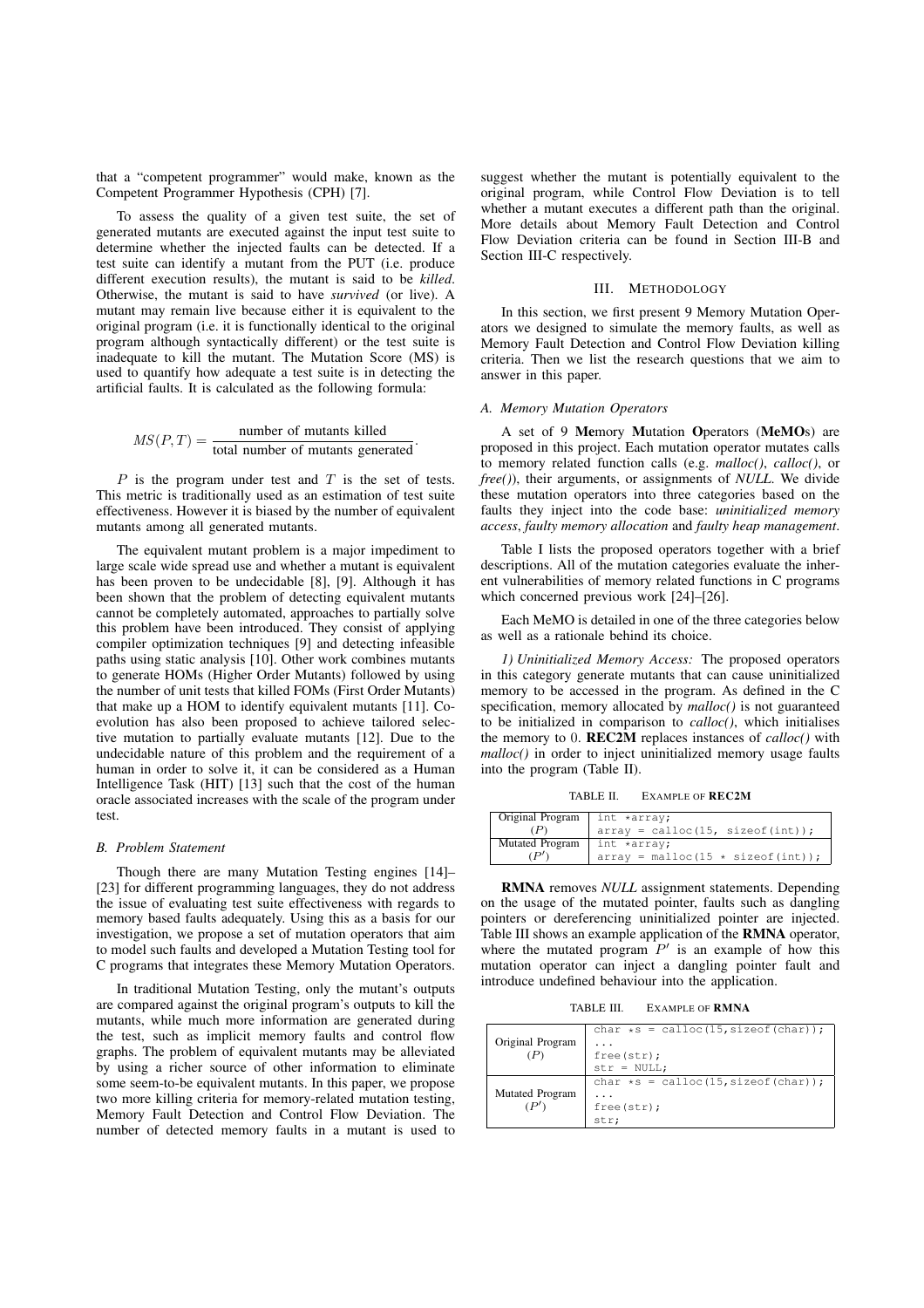TABLE I. MEMORY MUTATION OPERATORS

| Category      | Operator           | <b>Brief Description</b>                                                                                                                   |
|---------------|--------------------|--------------------------------------------------------------------------------------------------------------------------------------------|
| Uninitialized | REC2M              | Replace <i>calloc()</i> with <i>malloc()</i>                                                                                               |
| Memory Access | <b>RMNA</b>        | Remove <i>NULL</i> character assignment statement                                                                                          |
|               | <b>REDAWN</b>      | Replace dynamic memory allocation calls $\text{malloc}()$ , $\text{calocc}()$ , $\text{alloc}()$ and $\text{realloc}()$ with $\text{NULL}$ |
| Faulty Memory | REDAWZ             | Replace size of the requested block with 0 for dynamic memory allocation functions                                                         |
| Allocation    | <b>RESOTPE</b>     | Replace the arguments of the $sizeof()$ unary operator with the pointer type equivalent if a non-pointer type is specified                 |
|               | <b>REMSOTP</b>     | Replace the arguments of the sizeof() unary operator with the non-pointer type equivalent if a pointer type is specified                   |
| Faulty Heap   | <b>RMFS</b>        | Remove <i>free()</i> statement                                                                                                             |
| Management    | REM <sub>2</sub> A | Replace $malloc()$ with $alloca()$                                                                                                         |
|               | REC <sub>2</sub> A | Replace calloc() with alloca()                                                                                                             |

*2) Faulty Memory Allocation:* The proposed operators in this category generate mutants that mutate the way memory is allocated in order to measure the effectiveness of test suites at detecting faults such as buffer overflow, underflow and undefined behaviour. Variable length arrays (VLAs) are a class of C arrays that can be declared with a size that is not a constant integer expression, where the size expression is evaluated at runtime. According to the C specification, if size arguments of VLAs are not in a valid ranges, this could result in undefined behaviour. Moreover, a violation of this constraint does not stop code from being compiled and no compiler warning will be generated.

TABLE IV. EXAMPLE OF REDAWN

| Original Program | char *str;<br>$str =$ malloc( $6 * size of (char)$ );<br>strcpy(str, "hello"); |  |  |
|------------------|--------------------------------------------------------------------------------|--|--|
| Mutated Program  | char *str;<br>$str = NULL:$<br>strcpy(str, "hello");                           |  |  |

REDAWN replaces instances of memory allocation calls with *NULL* in order to generate mutants which measure the effectiveness of test suites in identifying faults that occur due to unchecked return value of memory allocation functions. Table IV shows an application of this mutation operator.

REDAWZ replaces the request size passed to memory allocation calls with 0 in order to inject *zero allocation* faults. The C specification states that for any of the memory allocating functions, if a memory block of size 0 is requested, the behaviour is implementation-defined, i.e. the value can be a *NULL* pointer or a unique pointer. One of the problems this can cause is that, for those implementations where allocation functions return a unique pointer, *NULL* checks, which are considered adequate when receiving pointers through dynamic allocation, will pass. This assumption can also lead to tests not detecting such faults. Table V shows an application of **REDAWZ** where in  $P'$  although allocation failed to return the request size, the program will still trust the allocated pointer and return *true*, unless the programmer wrote special checks to account for such behaviour.

TABLE V. EXAMPLE OF REDAWZ

| Original Program    | int num = malloc $(10*sizeof(int));$ |
|---------------------|--------------------------------------|
|                     | return num!=NULL;                    |
| Mutated Program     | int num = $malloc(0);$               |
| $\langle P'\rangle$ | return num!=NULL;                    |

RESOTPE and REMSOTP mutate the data type of the *sizeof()* operator that is typically used by programmers when dynamically allocating memory. This mutation aims to generate faults that model the incorrect use of the *sizeof()* operator on pointer data types. On some architectures it may be possible that for a given data type *T*, *sizeof(T)* is equal to *sizeof(T<sup>\*</sup>)*. This may lead programmers that lack understanding of the C programming language to believe that this is indeed the case. However, the effect of this is:  $\text{size}$  *sizeof(T)* returns the size of the data type  $T$  itself, while  $\text{size}$  *of* $(T^*)$  returns the size of a pointer (to *T*). Moreover, the C standard allows pointers to different types to have different sizes, e.g. *sizeof(char\*)* is not necessarily the same as *sizeof(int\*)* which implies that *sizeof(T\*)* is not guaranteed to always be the same regardless of the type of *T*. Faults of this nature can cause incorrect memory allocations and lead to buffer overflows and memory leaks. Table VI shows an application of these mutation operators.

*3) Faulty Heap Management:* The proposed operators in this category generate mutants that model faults that can occur due to improper memory management and also to test the effectiveness of test suites in handling events where allocation functions may fail due to a lack of free memory.

RMFS mutates instances of the *free()* standard C library function by removing instances of *free()* in order to inject memory leaks into the program. REM2A and REC2A replaces instances of *malloc()* and *calloc()* with *alloca()*. Mutants generated by these operators dynamically allocate memory on the stack instead of the heap. If a pointer to that memory is dereferenced after the function containing the allocating call finished, the pointer is dangling and the memory may have meanwhile been overwritten. Another problem with using *alloca()* is the fact it is not guaranteed to return *NULL* if it fails to find enough space on the stack and, depending on the implementation, it may cause some parts of the stack to be overwritten. On the other hand, as memory allocated using *alloca()* is automatically freed once the function that called it returns to its caller, it can be possible that this mutation may lead to memory leak error correction in the program. This is because as shown in Table VII below, the program *P* does not free the allocated memory whereas in  $P<sup>T</sup>$  there is no need to manually call *free()* in order to free the allocated memory.

# *B. Memory Faults*

Traditional Mutation Testing only uses the test output of the mutants and the test output of the original to (strongly) kill the mutants. However, executing the mutants against a testsuite generates much richer information that is neglected in traditional Mutation Testing. Memory Fault Detection can generate one kind of such additional information. If a memory fault is detected in a mutant but is not detected in the original, one can be sure that the memory fault must have been introduced into the mutant by the mutation operator, thus the mutant can not be equivalent to the original in every sense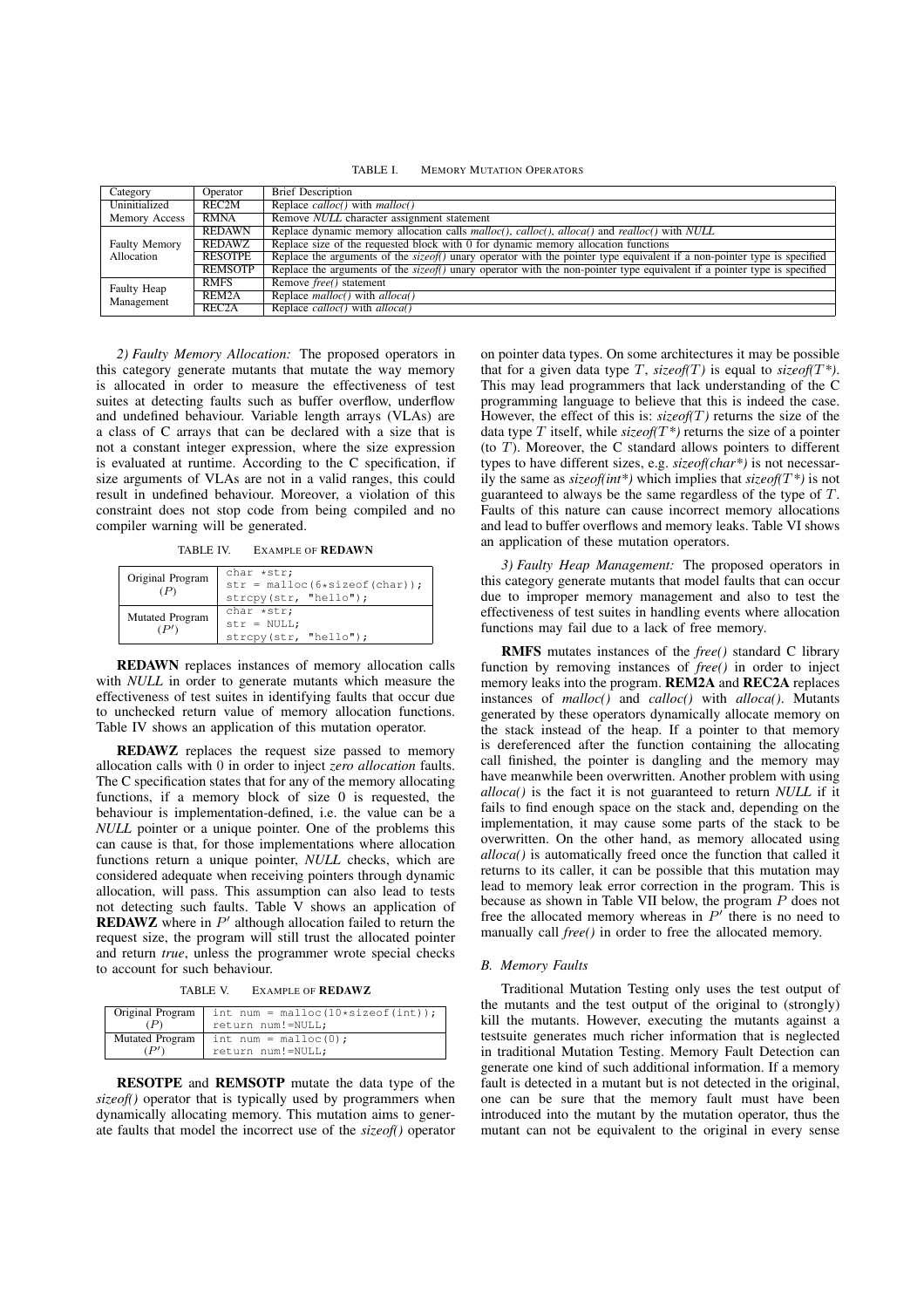TABLE VI. EXAMPLES OF RESOTPE AND REMSOTP

|                        | <b>RESOTPE</b>                                           | <b>REMSOTP</b>                           |
|------------------------|----------------------------------------------------------|------------------------------------------|
| Original Program       | char *str:                                               | char *str;                               |
| (P)                    | $str = \text{malloc}(10 * \text{sizeof}(\text{char}))$ ; | $str = \text{malloc}(10*sizeof(char))$ ; |
| <b>Mutated Program</b> | char *str:                                               | char *str;                               |
| (P')                   | $str = malloc(10*sizeof(char))$ ;                        | $str =$ malloc(10*sizeof(char));         |

| TABLE VII. |  | EXAMPLES OF RMFS. REC2A AND REM2A |
|------------|--|-----------------------------------|
|------------|--|-----------------------------------|

|                         | <b>RMFS</b>                                                 | REC <sub>2</sub> A                            | <b>REM2A</b>                                   |
|-------------------------|-------------------------------------------------------------|-----------------------------------------------|------------------------------------------------|
| Original Program<br>(P) | T *data:<br>$data = malloc(8*sizeof(T));$<br>$free(data)$ ; | int *nums;<br>$nums = malloc(8*sizeof(int));$ | int *nums;<br>$nums = calloc(8, sizeof(int));$ |
| Mutated Program         | T *data:                                                    | int *nums;                                    | int *nums;                                     |
| P'                      | $data = malloc(8*sizeof(T));$                               | $nums =$ alloca(8*sizeof(int));               | $nums =$ alloca $(8 * sizeof(int))$ ;          |

of "equivalent". Memory Fault Detection can reveal presence of memory faults that do not always propagate to the output, so some of the memory faults may not reveal themselves in the test outcome, yet we still have other ways to detect them during the execution. In this paper, we propose using *Valgrind* to detect memory faults as an additional weak mutation killing criterion. Despite other tools that can also detect memory faults, we choose *Valgrind* because it is a stable tool and widely used for memory fault detection. *Valgrind* can easily be changed to other memory fault detection means.

We say a mutant  $M_i$  is killed by the Memory Fault Detection (MFD) criterion if  $\text{MFD}(M_i, t) > \text{MFD}(P_{\text{UT}}, t)$ for any testcase  $t$ , where  $\text{MFD}(P, t)$  is the number of memory faults found from program *P* when running it against testcase *t*. Notice that the original program may also contain some memory faults, we only care whether a mutant contains 'more' memory faults than that in the original.

Since the MeMOs are designed to simulate real memory faults, we expect to see a large number of mutants generated from MeMOs can not be killed by the traditional criterion but are killed by the MFD criterion.

#### *C. Control Flow Deviation*

A program can be considered as a network of nodes which represent branches in the program and each test as a possible entry point into the network. If we consider the execution of each mutated program as a path from a starting node (the point in the program execution at which the mutant is executed) to a sink node (the point at which the program terminates), then the set of mutants which generate a path that is different in comparison to the path generated by the PUT can be classified as weakly non-equivalent mutants.

Similar to the representation of control flow graphs [27], in Fig. 1 test cases are represented by circles labelled  $t_1, \ldots, t_7$ , the mutation execution point is labelled as M, the set of program branching states that makeup the control flow for a given program are labelled *s*1*,...,s*<sup>7</sup> and the sink state (program termination) is labelled  $s_8$ . Fig. 1 also shows an example execution of test case  $t_4$  (two graphs to the left) where the control flow of the mutated program *M*  $\langle t_4, s_1, s_3, s_5, s_6, s_8 \rangle$ is able to deviate from the control flow of the original program *P*  $\langle t_4, s_1, s_3, s_7, s_8 \rangle$ , whereas in the execution of test case  $t_7$  (the graph to the right), the execution paths are the same  $\langle t_7, s_1, s_2, s_3, s_7, s_8 \rangle$ . We consider this kind of deviation as a distinguishing factor that can help reduce the set of survived mutants. We also consider this deviation as a sign of test suite weakness, since the deviation shows that a mutant was able to execute undesired code and pass all the test cases regardlessly.

Let *CFG*(*P*) be the control flow graph of program *P* and let  $E(G, t)$  be the edge set of graph  $G$  for the execution of testcase *t*. We say a mutant *M* is killed by the Control Flow Deviation (CFD) criterion, iff

$$
\exists t \in T: \qquad E_O = E(CFG(P_{UT}), t)
$$

$$
\land \quad E_M = E(CFG(M), t)
$$

$$
\land \quad (E_O \cup E_M) - (E_O \cap E_M) \neq \emptyset
$$

On the other hand, if  $E(CFG(M), t)$  is the same as  $E(CFG(P<sub>UT</sub>), t)$ , the mutant survives.

In our experiments, we use the CFD criterion to further reduce the number of survived memory mutants. However, CFD criterion is not designed to detect memory faults, thus can be adopted by any Mutation Testing framework.

## *D. Research Questions*

We try to answer the following research questions:

- RQ1 What are the characteristics of the proposed Memory Mutation Operators?
	- RQ1a What is the prevalence of Memory Mutants?
	- RQ1b How effective is each Memory Mutation Operator in generating memory faults?
	- RQ1c What is the Mutation Score for the traditional criterion applied against the Memory Mutants?
- RQ2 What is the reduction rate of survived mutants after introducing Memory Fault Detection and Control Flow Deviation as additional killing criteria?
- RQ3 What is the relation between Memory Fault Detection and Control Flow Deviation killing criteria?

We ask the first research question to understand some basic properties of the proposed MeMOs. To obtain different aspects of the properties, we ask three sub-questions: Firstly, we would like to know how effective the Memory Mutation Operators are in injecting memory faults into subject programs in terms of the number of generated mutants. Then we ask a further question to understand the effectiveness of each one of the Memory Mutation Operators in generating mutants. Additionally, we are interested in how many mutants generated from these Memory Mutation Operators survive when applying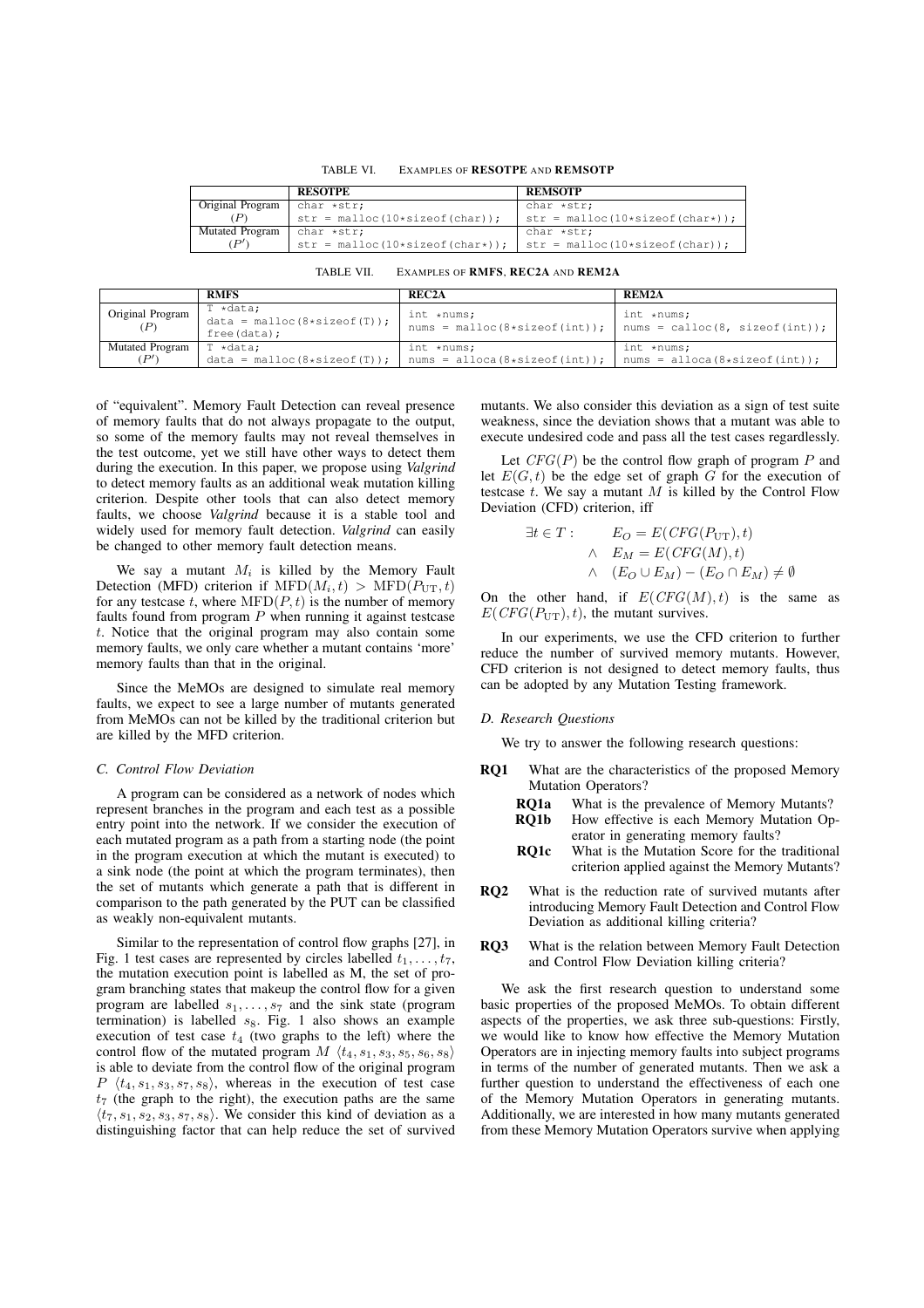

Fig. 1. Control Flow Deviation. Test  $t_A$  generates different control flow before and after the mutation at state  $s_3$  (the two graphs to the left). Test  $t_7$  generates the same control flow (the graph to the right).



Fig. 2. Venn Diagram of the relation between mutants killed by each criterion. Sizes of the circles do not correspond to the real data.

only the traditional killing criterion, i.e. using only the test output of the original program and the test output of a mutant. The third subquestion can help us understand how weak traditional Mutation Testing is in revealing memory faults.

After we understand the weakness of traditional Mutation Testing in terms of memory faults, we ask the second research question to understand how effective the two newly proposed criteria are in reducing the number of equivalent mutants. Furthermore, we want to understand the relation between these two proposed killing criteria in terms of the number of mutants only killed by each criterion. By answering this question, we can see the effectiveness of each criterion and whether one criterion subsumes the other.

The relation between the mutants killed by each criterion can be easily understood by the Venn Diagram in Fig. 2. Sets *T*, *M* and *C* contain the mutants killed by a testsuite when the traditional (*T*), Memory Fault Detection (*M*) and Control Flow Deviation criterion (*C*) area applied respectively. Moreover,  $\overline{S}$  represents the set of mutants that survive the corresponding criterion for  $S \in \{T, M, C\}$ . The Mutation Score for a criterion can be calculated as:

$$
MS = \frac{|S|}{|\text{AllMutants}|}
$$

In the Venn Diagram, set  $\overline{T}$  (white area outside the grey circle) contains all mutants surviving traditional mutation testing, and from those the ones that interest us are the ones that can be killed by the MFD and CFD criterion (the shaded part). More formally, we answer **RQ2** by calculating the ratio of the shaded area contained in the white area (where  $\overline{T} \cap (M \cup C)$ is the shaded area):

$$
R_{\mathrm{MFD+CFD}} = \frac{|\overline{T} \cap (M \cup C)|}{|\overline{T}|}
$$

In order to answer  $RQ3$ , we calculate the size of two sets:  $M_{\text{only}} = M \cap T \cap C$  and  $C_{\text{only}} = C \cap T \cap M$ . A bigger size of each of these two sets means that more mutants can only be killed by the corresponding criterion, thus the criterion contributes more in reducing the number of survived mutants.

## IV. EXPERIMENTS

We have built up a Mutation Testing tool targeting C programs which can support Memory Fault Detection and Control Flow Deviation killing criteria. Some key components of the framework are introduced in Section IV-A and the experiment setup for this work is described later in Section IV-B.

### *A. Mutation Testing Framework*

The overall framework of our Mutation Testing tool is illustrated in Fig. 3. It takes a program under test (PUT) and associated test suite as input, as well as a configuration file containing paths to the source files and other parameters. After generating mutants and testing them against the test suite, the mutation report for each mutant is generated, which contains the mutated point with the Mutation Operator applied, whether the mutant has survived or is killed, and a list or criteria that kill it if it is killed.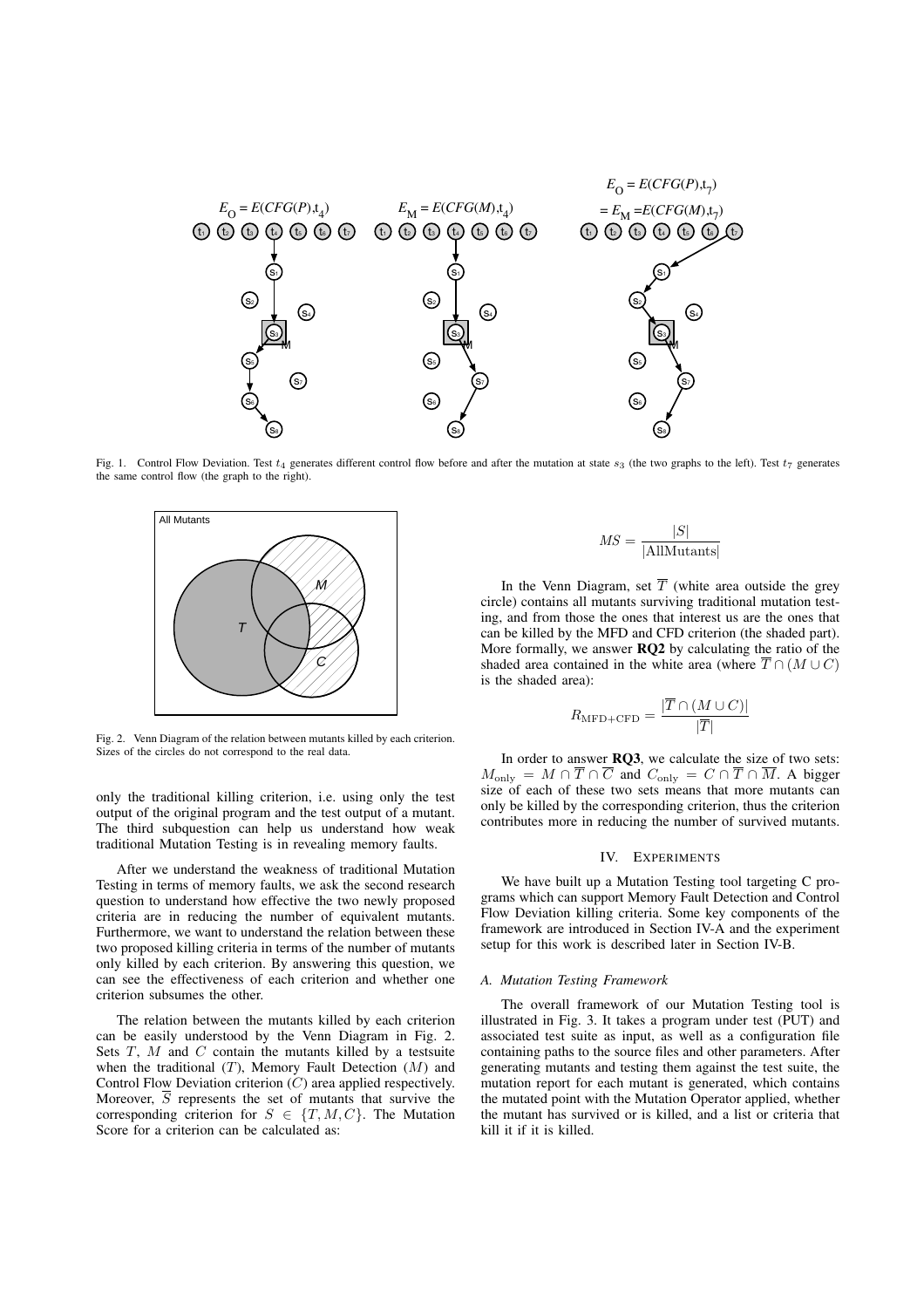

Fig. 3. Mutation Testing Tool work flow. It takes a program under test, a test suite and a configure file as input, and ourputs the mutation report for each mutants generated.

The mutation engine in our tool was developed using the TXL source transformation language [28]. TXL is a functional language, which provides a rule-based way of traversing and mutating the generated abstract syntax tree of a source file. One big advantage of using TXL is that the mutations are guaranteed to be safe, due to the fact that the transformational rules are confined by a grammar which guarantees the transformations will always be compilable and abide by the grammar of the language. Another advangate of TXL is that it has a very simple rule based transformation definition system that allows users to quickly develop their own rules without knowing the lower level details. However, in comparison to another widely used platform, Clang/LLVM, which is used by many other mutation engines, TXL is slower for Mutation Testing due to repeated source file parsing, once per mutant [14]–[19]. To overcome this problem, we develop a driver that allows generation of all mutants for a given source file in a single parse of the source file (similar to a meta-mutant [29]). We leave the comprehensive comparison of efficiency between TXL and Clang/LLVM as future work.

After the mutants are generated, some basic mutation information including the mutated point and the Mutation Operator applied are stored as part of the mutation report for each mutant. The test driver then instruments the mutants and compiles them, while those that fail to compile are labeled as killed. After the compilation, all the mutants are executed against the test suite, which generates three independent results: the test result indicating whether a mutant passes the regression test, the memory log including potential memory faults and the coverage information.

To detect memory faults, the mutants are executed by *Valgrind*'s *memcheck* tool [26] which generates the memory fault report for each mutant. The control flow information is gathered by using *Gcov* [30] to generate the control flow graph and the control flow coverage for each mutant. All of this information is summarised in a single mutation report for each mutant as the output of our tool.

# *B. Experiment Setup*

With the framework introduced in Section IV-A, we applied MeMOs to 16 "real world" C programs that implement unit tests using the CuTest C testing framework [31] (Table VIII).

| PUT            |                                | LoC  |
|----------------|--------------------------------|------|
| NO.            | Program                        |      |
| 1              | <b>PeerWireProtocol</b>        | 1547 |
| $\overline{2}$ | Craft                          | 731  |
| 3              | CfixedArraylist                | 497  |
| 4              | ChashMapViaLinkedList          | 488  |
| 5              | <b>CAVLTree</b>                | 405  |
| 6              | CpseudoLRU                     | 384  |
| 7              | CHashMapViaQuadraticProbing    | 1097 |
| 8              | <b>CtextureAtlas</b>           | 745  |
| 9              | Csplaytree                     | 834  |
| 10             | <b>CstreamingBencodeReader</b> | 371  |
| 11             | <b>CSparseCounter</b>          | 328  |
| 12             | Cheap                          | 207  |
| 13             | CcircularBuffer                | 118  |
| 14             | <b>ClinkedListOueue</b>        | 200  |
| 15             | CbipBuffer                     | 118  |
| 16             | Cbitfield                      | 87   |

TABLE VIII. SUBJECT PROGRAMS UNDER TEST

*PeerWireProtocol*, a C based implementation of the *Bit-Torrent* peer wire protocol, is the largest program (based on lines of code) of the set. This program facilitates the exchange of file blocks between peers over the wire in a P2P Bittorrent system. The program also handles message flows, handshakes and manages client negotiations. *CRaft* is a C based implementation of the Raft Consensus protocol which implements the Raft Consensus Algorithm in order to manage multiple fault-tolerant distributed systems. *CpseudoLRU* implements the Least Recently Used (LRU) caching algorithm and *CstreamingBencodeReader* is a library for reading and manipulating bencoded data, which is the encoding used by the peer-to-peer file sharing system *BitTorrent* for storing and transmitting loosely structured data. The rest of the programs are implementations of common memory intensive data structures whereas.

The main reason for choosing these programs is the fact that they are non-trivial real-world programs ranging from 87 to 1547 lines of code, making them of manageable size for our simple proof-of-concept research tool. Moreover, they are memory intensive, making extensive use of memory based operators. Additionally, these programs come with real-world test suites. All of the subject programs can be found in GitHub repositories.

After we generated mutants from these subject programs, we use both, the traditional killing criterion and additionally the Memory Fault Detection and Control Flow Deviation criteria to kill the mutants.

### V. RESULTS

In this section, we answer the Research Questions one by one using the experiment results.

#### *A. Characteristics of MeMOs*

To answer RQ1, we need to answer the sub-questions from three aspects.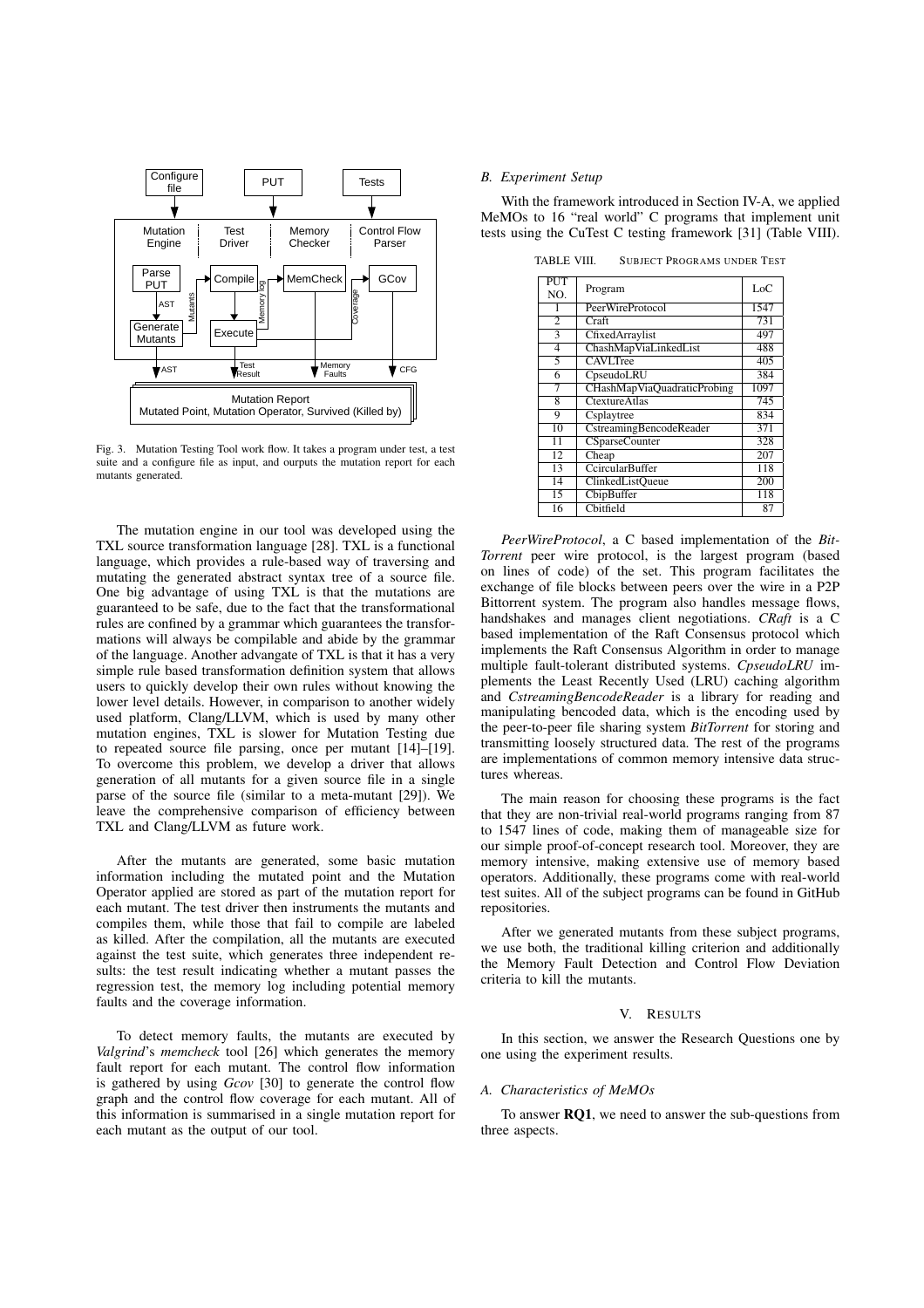

Fig. 4. Number of generated Memory Mutants from each subject program

We gathered the number of mutants generated from each of the subject programs and report it in Fig. 4. According to the figure, the MeMOs generate a considerable number of mutants, ranging from 5 to 62 for each subject program. For half of the programs, MeMOs generate more than 20 mutants. So the answer to RQ1a is that the Memory Mutation Operators are effective in injecting memory faults into programs.

the answer to  $\bf RQ1b$  is that all  $\sqrt[3]{24}$  MOs are equally effective Specifically, we want to understand about how effective each proposed Memory Mutation Operator is in injecting memory faults. The number of mutants generated by each Memory Mutation Operator is reported in the third column in Table IX. The numbers of generated mutants from all Memory Mutation Operators are comparable (Except REMSOTP), indicating the operators are similarily effective in injecting memory faults. Recall that REMSOTP only applies to the unary operator *sizeof()* when the argument is a data type pointer and in most cases it is a data type. Therefore it is expected that REMSOTP generates fewer mutants than its counterpart RESOTPE. So in injecting memory faults, while REMSOTP is slightly less effective than others.

TABLE IX. NUMBER OF GENERATED MUTANTS AND SURVIVED MUTANTS FOR EACH OPERATOR

|                                    | Mutation           | Generated      | Survived       | Mutation |
|------------------------------------|--------------------|----------------|----------------|----------|
| Category                           | Operator           | <b>Mutants</b> | <b>Mutants</b> | Score    |
| Uninitialized                      | REC <sub>2</sub> M | 30             | 25             | 0.167    |
| Memory Access                      | <b>RMNA</b>        | 39             | 21             | 0.462    |
|                                    | <b>REDAWN</b>      | 65             | 12             | 0.815    |
| <b>Faulty Memory</b><br>Allocation | REDAWZ             | 63             | 35             | 0.444    |
|                                    | <b>RESOTPE</b>     | 48             | 28             | 0.417    |
|                                    | <b>REMSOTP</b>     | 5              | 5              | 0.000    |
| Faulty Heap                        | <b>RMFS</b>        | 53             | 53             | 0.000    |
| Management                         | REM <sub>2</sub> A | 27             | 16             | 0.407    |
|                                    | REC <sub>2</sub> A | 29             | 6              | 0.793    |
| All                                |                    | 359            | 201            | 0.440    |

To answer RQ1c, we calculate how many mutants survived under the traditional killing criterion (comparing test outputs) for each Memory Mutation Operator. The number of survived mutants and the Mutation Score are reported in Column 4 and 5 respectively in Table IX. From the table we can see that for 7 out of 9 operators the Mutation Scores are below 0.5. The highest Mutation Score is  $0.815$ , while the lowest is  $0$ meaning that none of the mutants generated by two operators (5 for REMSOTP, 53 for RMFS) were killed. The answer to RQ1c is that most of the MeMOs generate more than 50% mutants that cannot be killed by applying the traditional killing criterion, with a lowest Mutation Score of 0. There are quite a lot survived mutants with respect to MeMOs, which may severely bias the Mutation Score.

## *B. Reduction of Survived Mutants*

In order to answer RQ2, we calculate how many survived mutants can be killed by either the Memory Fault Detection or the Control Flow Deviation killing criterion. We report the reduction rate of survived mutants in Fig. 5. In the graph, each 100% bar represents all the survived mutants for each Memory Mutation Operator in terms of the traditional criterion, or  $\overline{T}$  refering to the Venn Diagram in Fig. 2. The darker part represents the ratio of these mutants killed by the Memory Fault Detection and/or Control Flow Deviation criteria, or  $R = \overline{T} \cap (M \cup C)$ . The percentage number on the dark bars are calculated as  $\frac{|R|}{|\overline{T}|}$ .

From the graph, we can see there is a reduction rate of more than 60% for 4 out of 9 MeMOs, after introducing Memory Fault and Control Flow Deviation killing criteria. The least reduction rate is 10% while the biggest reduction rate is as high as 75%. So the answer to RQ2 is, Memory Fault and Control Flow Deviation criteria are effective in reducing the number of survived mutants with the highest reduction rate of 75% for operator RESOTPE.

# *C. Contribution of MF and CFD*

We calculate  $c_{\text{MFD}} = \frac{|M_{\text{only}}|}{|R|}$  and  $c_{\text{CFD}} = \frac{|C_{\text{only}}|}{|R|}$  for each of the subject programs and report them in Table X. The value of *c*MFD represents how much the MFD criterion exclusively contributes to the reduction of survived mutants and is always in the range of [0, 1]. When  $c_{\text{MFD}} = 0$ , the MFD criterion contributes none, since all the mutants, if any, killed by MFD can also be killed by CFD ( $M_{\text{only}} = \emptyset$ ), on the other hand, if  $c<sub>MFD</sub> = 1$ , all of the mutants killed by MFD can only be killed by MFD, indicating that CFD contributes none. Similarly, the larger  $c_{\text{CFD}}$  is, the more the CFD criterion contributes to the reduction of survived mutants. Specially,  $c_{\text{MFD}} + c_{\text{CFD}} \leq 1$ and  $1 - (c<sub>MFD</sub> + c<sub>CFD</sub>)$  is the ratio of mutants killed by both criteria. **RQ3** can be answered by comparing  $c_{\text{MFD}}$  and  $c_{\text{CFD}}$ for all of the PUTs.

TABLE X. CONTRIBUTION OF MF AND CFD IN REDUCING SURVIVED MUTANTS

|                |                |                | Number of mutants |                |                |                  |
|----------------|----------------|----------------|-------------------|----------------|----------------|------------------|
| <b>PUT</b>     |                |                |                   |                |                |                  |
| NO.            | survived       | killed by      | killed by         | killed by      | $c_{\rm MFD}$  | $c_{\text{CFD}}$ |
|                |                | MF/CFD         | MF only           | CFD only       |                |                  |
| 1              | 37             | 9              | $\overline{4}$    | $\overline{c}$ | 0.444          | 0.222            |
| $\overline{2}$ | 29             | 29             | 25                | $\Omega$       | 0.862          | 0                |
| 3              | 37             | 6              | 6                 | $\theta$       |                | $\overline{0}$   |
| $\overline{4}$ | $\overline{8}$ | $\overline{2}$ | 1                 |                | 0.5            | 0.5              |
| 5              | 14             | 5              | 5                 | $\Omega$       |                | 0                |
| $\overline{6}$ | 4              |                | $\overline{0}$    |                | $\overline{0}$ | 1                |
| 7              | 3              | $\Omega$       | $\Omega$          | $\Omega$       | $\Omega$       | 0                |
| $\overline{8}$ | $\overline{8}$ | $\overline{8}$ | $\overline{8}$    | $\Omega$       | 1              | $\overline{0}$   |
| $\overline{9}$ | 3              |                | $\overline{0}$    |                | $\Omega$       | 1                |
| 10             | 6              | $\overline{4}$ | $\overline{4}$    | $\Omega$       | 1              | $\overline{0}$   |
| 11             | 22             | 13             | 13                | $\theta$       |                | $\mathbf{0}$     |
| 12             | 3              | $\Omega$       | $\Omega$          | $\Omega$       | $\Omega$       | $\overline{0}$   |
| 13             | 3              | $\overline{c}$ | $\overline{2}$    | $\Omega$       |                | $\Omega$         |
| 14             | 12             | 6              | $\overline{4}$    | $\overline{2}$ | 0.667          | 0.333            |
| 15             | 3              | $\overline{2}$ | $\overline{2}$    | $\overline{0}$ | 1              | $\Omega$         |
| 16             | 9              | 3              | $\overline{c}$    |                | 0.667          | 0.333            |
| A11            | 201            | 91             | 76                | $\overline{8}$ | 0.835          | 0.088            |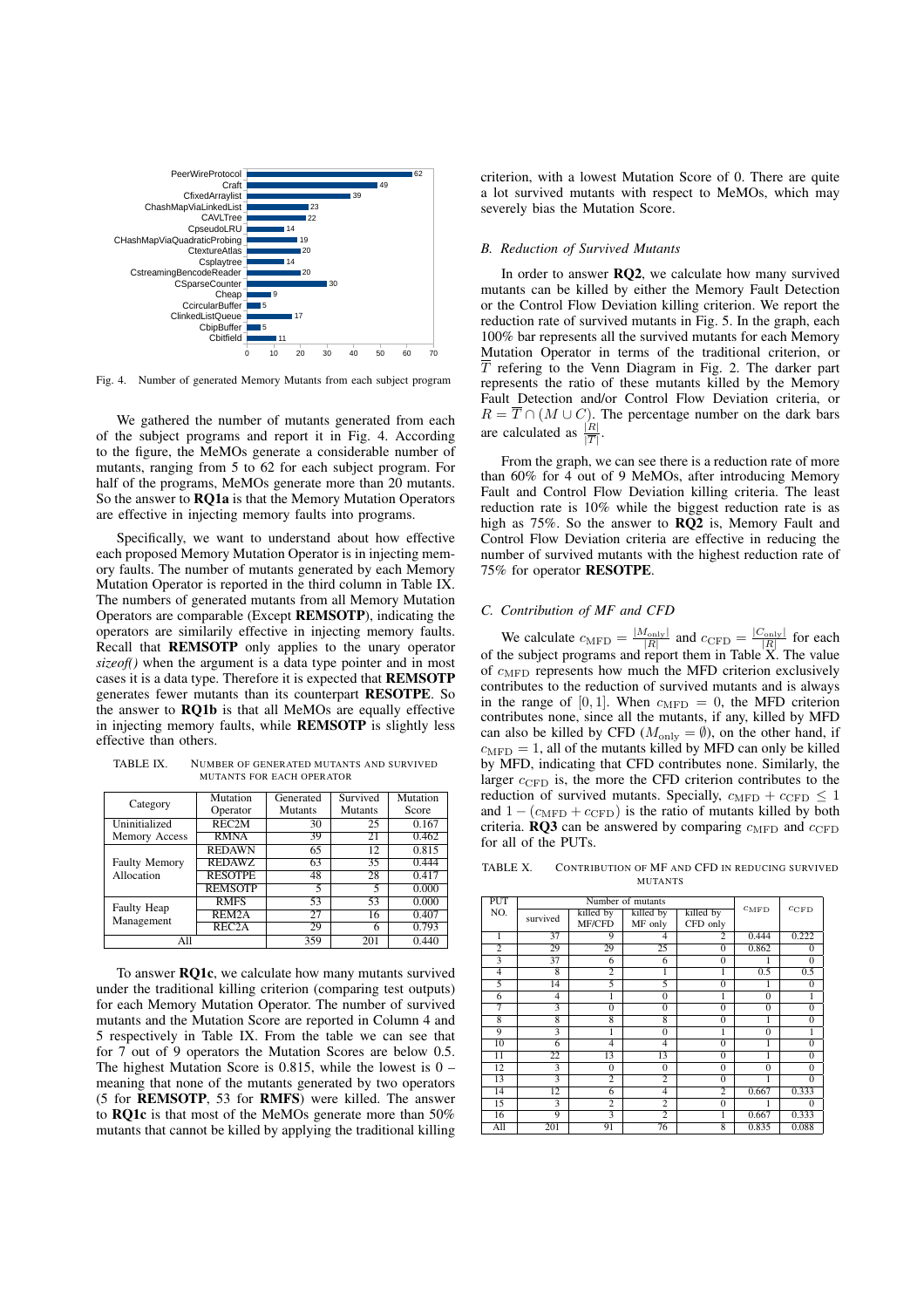

Fig. 5. Reduction of equivalent mutants after introducing Memory Fault Detection and Control Flow Deviation killing criteria. The percentage of the darker bars is calculated as "number of mutants survived from strong killing criterion but killed by MFD and/or CFD" divided by "number of mutants survived from strong killing criterion".

From Table X we can see that for most of the cases  $c_{\text{MFD}}$ is bigger than  $c_{\text{CFD}}$  ( $c_{\text{MFD}}$  = 0.835 and  $c_{\text{CFD}}$  = 0.088 for all subjects), indicating that the MFD criterion is more "powerful", i.e. it reduces more survived mutants. This is not surprising since these mutants are generated by inserting memory faults by MeMOs. Since both MFD and CFD criteria can be applied to traditional Mutation Testing as well, whether MFD is more powerful than CFD in traditional Mutation Testing remains a question for future work. In our experiments, even though  $c_{\text{MFD}}$  is generally bigger than  $c_{\text{CFD}}$ , on 6 PUTs *c*CFD is larger than 0 with in total 8 mutants only killed by CFD, suggesting that the CFD criterion is still useful in reducing survived mutants since  $c_{\text{CFD}} > 0$  suggests that there are some mutants that can only be killed by the CFD criterion.

# VI. THREATS TO VALIDITY

# *A. Internal Validity*

In this paper, we use *Valgrind* and *Gcov* to instrument the PUTs to gather memory fault and control flow coverage information during the execution. Whether these two instrumentations affect each other remains untested. This could be an internal threat to the validity of the reduction rate of survived mutants. Another threat is the execution environment. The programs and the mutants are run in *Valgrind*'s virtual environment, which may differ from a real environment. This could bias the number of survived mutants with respect to each killing criterion and is worth of investigation in the future.

## *B. External Validity*

All of the conclusions are drawn from the PUTs ranging from small sizes to moderately large sizes. But they don't garantee to hold on very large programs. Recall that most the MeMOs apply only on *malloc*/*free* routines, the number of mutants generated must relate to how frequently a program uses the routines. This could lead to a threat to the conclusion that MeMOs effectively insert memory faults to the subject programs in terms of the number of generated mutants. From another perspective of view, if a program uses dynamic memory allocation less frequently, the program is less likely to have memory faults and needs memory related Mutation Testing less, thus the effect of this threat is reduced. The contribution of MFD and CFD criteria reported in this paper is only applicable on the 9 Memory Mutation Operators. It is likely the values of their contribution will be different when applied to other traditional Mutation Operators. This is merely a threat since it is also interesting to see how these criteria perform in detecting memory-specific faults.

## VII. RELATED WORK

Shahriar [32] proposed 12 mutation operators which primarily focus on Buffer Overflow vulnerabilities, vulnerable library functions and program statements. The tool which they developed uses mutation testing to generate test cases that expose vulnerabilities in the program under test. Their proposed mutation operators also suggest that they are interested in identifying faults that aim to identify a programmers lack of fundamental knowledge about the programming language instead of identifying trivial syntactic faults. However, the proposed operators in this study do not consider vulnerabilities that are caused due to uninitialized memory access such as *NULL* pointer dereferencing or memory leaks caused due to faulty heap management, while we focus on and mutate the heap management routines in this work. They also proposed some killing criteria aiming at buffer overflows, but in our work, using *Valgrind* is a more general way to detect memory faults including buffer overflows.

Work done by Vilela [33] was an inspiration behind the mutation operators that mutate the parameters of *malloc()*, *calloc()* and other memory allocation/deallocation library functions as well. Static memory allocations (MSMA) and Dynamic memory allocations (MDMA) are proposed in this paper, each of which mutate the buffer size in order to identify buffer overflow and buffer underflow vulnerabilities. Although their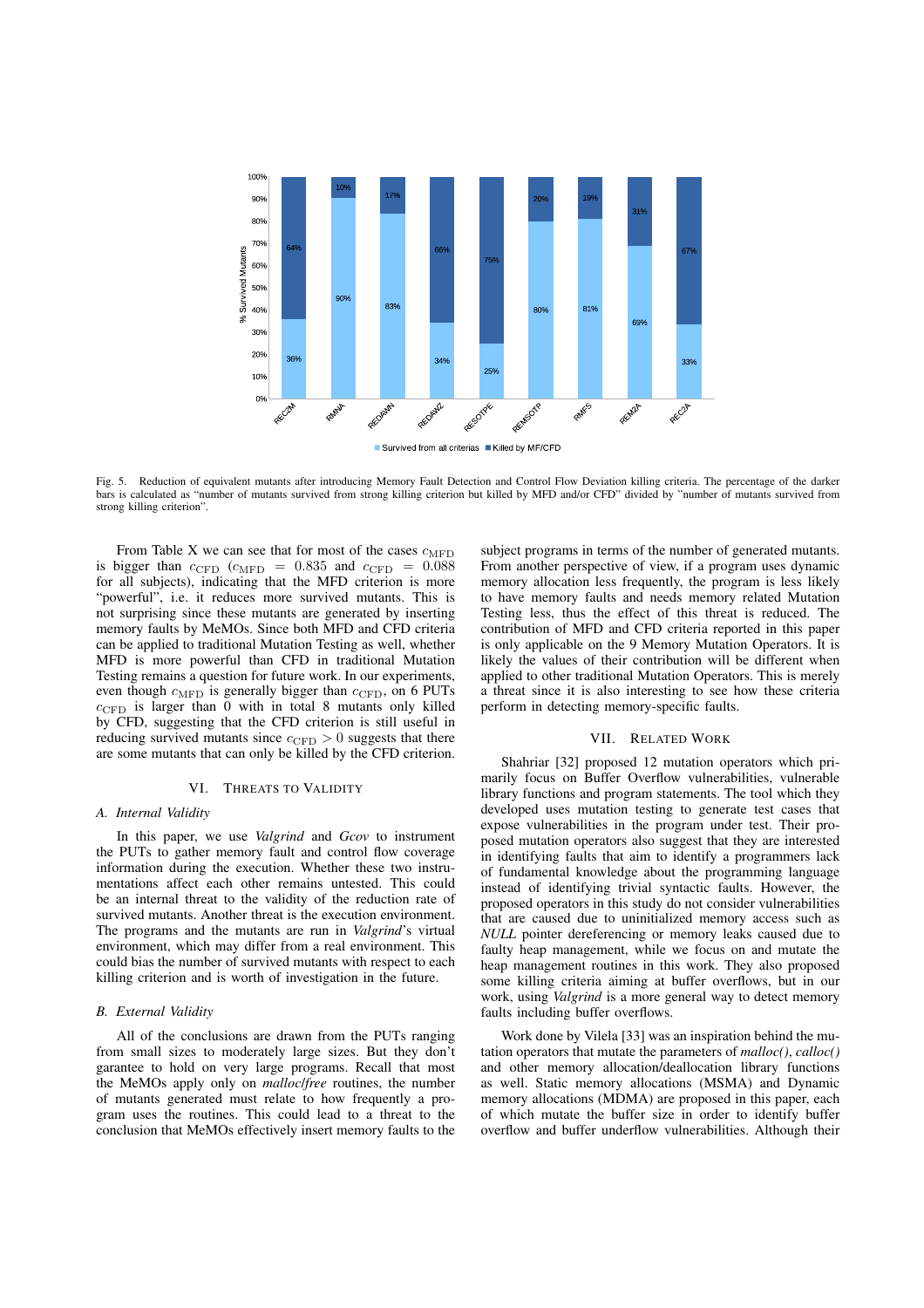proposed mutation operators mutate memory related operations, they do not expose vulnerabilities that are caused due to uninitialized memory faults like we propose in this project as well as buffer vulnerabilities that can be caused due to an incorrect argument to the *sizeof()* function generally used in memory allocation.

Although Zhivich [34] use a mutation approach to identify memory based faults as well as integrate dynamic memory analysis tools in their work, they primarily focus on buffer overflow vulnerabilities and do not consider the other classes of vulnerabilities that we consider in this work. Also, their work is mainly concerned with using mutation to mutate test data and use code instrumentation along with dynamic memory analysers to identify vulnerabilities, in comparison to using mutation as a way of injecting faults into the source code itself in our work. Moreover, due to the fact they do not perform any source code transformation and much of their work is based on dynamic analysis of the program under test, their work can be classified as taking a more black-box testing approach in comparison to the white-box testing approach that is taken in this project.

Kosmatov [35] developed a runtime memory monitoring library for runtime assertion checking in Frama-C [26], which is a platform for analysis of C code. Their work aims to detect dynamic memory related faults such as invalid pointers, outof-bounds memory accesses, unitialized variables and memory leaks. *Valgrind* is also used in this work, though only as a benchmark to compare results. Although this study aims to detect the same classes of memory faults we do in this project, this study does not use mutation operators to inject such vulnerabilities. Instead, mutation operators that mutate numerical arithmetic operators, pointer-arithmetic operators and comparison operators are used to generate faults that may or may not introduce memory based vulnerabilities to be picked up by the runtime memory analyser. Their work also acknowledges the fact that memory related faults are more likely to occur in C programs due to the lack of infrastructure available to detect them.

Interesting research such as a detailed evaluation of seven modern dynamic buffer overflow detection tools was also carried out by Zhivich [34]. They end up using *CRED* (C Range Error Detector) in order to analyse buffer overflow faults over *Valgrind*'s *Memcheck*, which is the tool we use in our study, mainly because *Memcheck* uses sampled bound checking to detect buffer overflow errors instead of more precise bound checking techniques in *CRED*. They also found that *Valgrind* runs 25-50 times slower than gcc due to the fact it simulates program execution on a virtual x86 processor. Although they observed a speed issue with using *Valgrind*, *Valgrind*'s *Memcheck* is used as the primary memory analysis tool in this project due to its ability to analyse a range of other memory faults as well as its ability to handle faults due to uninitialized memory especially well in comparison with other alternative tools available.

## VIII. CONCLUSION

Mutation Testing is notably good at testing the adequacy of a test suite. However, traditional Mutation Operators only mimic general faults while memory faults may be missed by these operators. In this paper we propose 9 Memory Mutation Operators (MeMOs) simulating different kinds of memory faults. By applying MeMOs to 16 real world programs, we find that these operators are effective in inserting memory faults in the subject programs, but the traditional Mutation Testing (comparing the output of a mutant against the original) achieves relatively low Mutation Score. We find that richer information can be used to reduce the number of survived mutants. We collect the memory faults and the control flow graph coverage of mutants and of the original program and use this information to reduce the survived mutants that survive the traditional strong killing criterion, proposing two new Memory Fault Detection and Control Flow Deviation killing criteria. The experimental results show that introducing these two killing criteria can further reduce the survived mutants by up to 75%. Furthermore, we summarise the number of survived mutants (from traditional Mutation Testing) that can only be killed by MFD or CFD criterion. The results suggest that both criteria are useful in reducing the number survived mutants, but no criterion subsumes the other.

#### ACKNOWLEDGMENT

Fan Wu is sponsored by Chinese Scholarship Council. Mark Harman is supported by the UK EPSRC project EP/J017515 (DAASE) and the UK EPSRC projects EP/I033688 (GISMO). Yue Jia is supported by the Microsoft Azure Grant 2014.

#### **REFERENCES**

- [1] T. A. Budd, R. A. DeMillo, R. J. Lipton, and F. G. Sayward, "Theoretical and empirical studies on using program mutation to test the functional correctness of programs," in *Proceedings of the 7th ACM SIGPLAN-SIGACT Symposium on Principles of Programming Languages*, ser. POPL '80. New York, NY, USA: ACM, 1980, pp. 220– 233. [Online]. Available: http://doi.acm.org/10.1145/567446.567468
- Y. Jia and M. Harman, "An analysis and survey of the development of mutation testing," *Software Engineering, IEEE Transactions on*, vol. 37, no. 5, pp. 649–678, Sept 2011.
- [3] J. Xu, P. Ning, C. Kil, Y. Zhai, and C. Bookholt, "Automatic diagnosis and response to memory corruption vulnerabilities," in *Proceedings of the 12th ACM Conference on Computer and Communications Security*, ser. CCS '05. New York, NY, USA: ACM, 2005, pp. 223–234. [Online]. Available: http://doi.acm.org/10.1145/1102120.1102151
- [4] M. Rinard, C. Cadar, D. Dumitran, D. Roy, and T. Leu, "A dynamic technique for eliminating buffer overflow vulnerabilities (and other memory errors)," in *Computer Security Applications Conference, 2004. 20th Annual*, Dec 2004, pp. 82–90.
- [5] E. C. Sezer, P. Ning, C. Kil, and J. Xu, "Memsherlock: An automated debugger for unknown memory corruption vulnerabilities," in *Proceedings of the 14th ACM Conference on Computer and Communications Security*, ser. CCS '07. New York, NY, USA: ACM, 2007, pp. 562–572. [Online]. Available: http://doi.acm.org/10.1145/1315245.1315314
- [6] S. Christey, M. Brown, D. Kirby, B. Martin, and A. Paller, "CWE/SANS top 25 most dangerous software errors," 2011, http://cwe.mitre.org/top25.
- [7] A. T. Acree Jr, "On mutation." DTIC Document, Tech. Rep., 1980.
- [8] T. Budd and D. Angluin, "Two notions of correctness and their relation to testing," *Acta Informatica*, vol. 18, no. 1, pp. 31–45, 1982. [Online]. Available: http://dx.doi.org/10.1007/BF00625279
- A. J. Offutt and W. M. Craft, "Using compiler optimization techniques to detect equivalent mutants," *Software Testing, Verification and Reliability*, vol. 4, no. 3, pp. 131–154, 1994. [Online]. Available: http://dx.doi.org/10.1002/stvr.4370040303